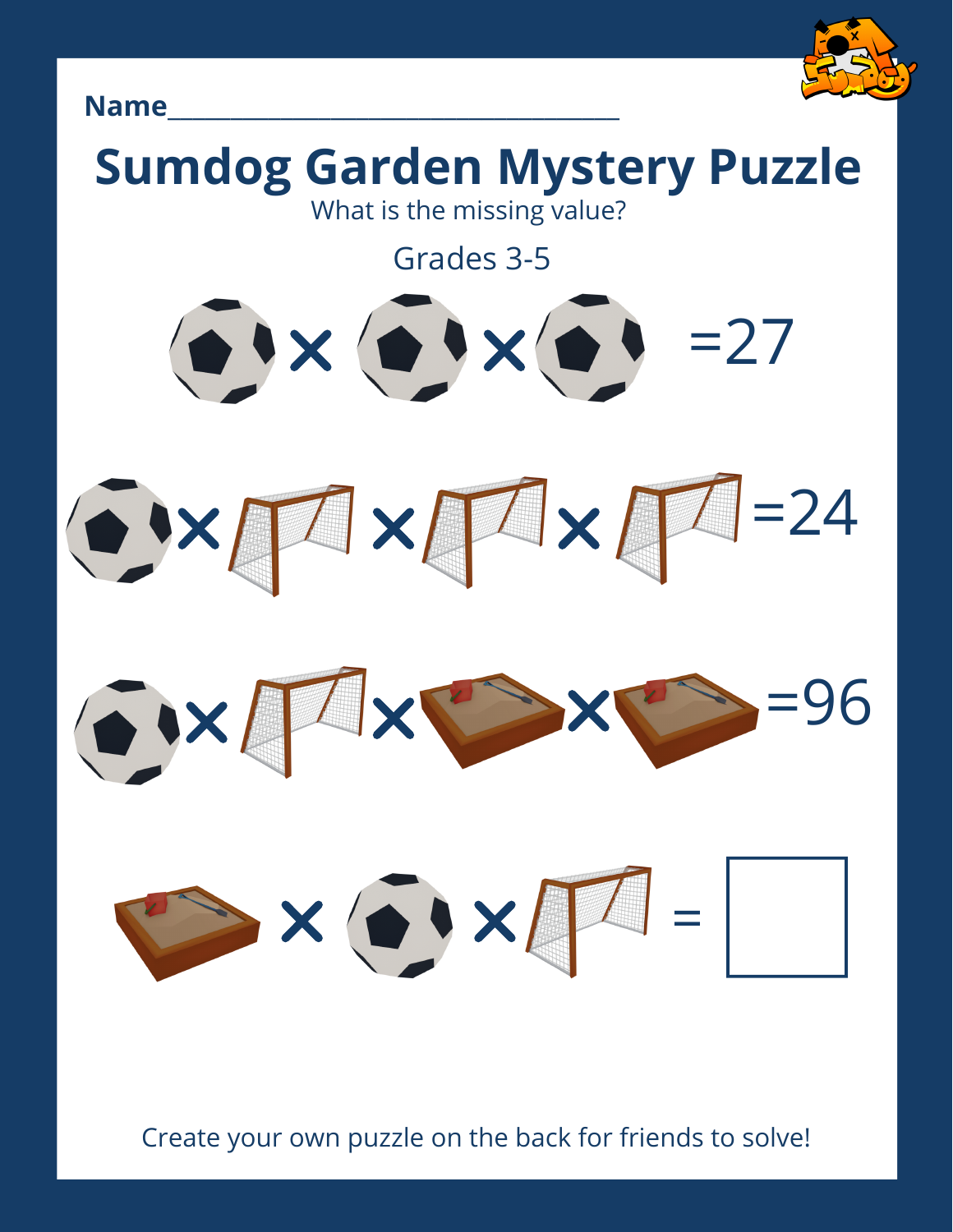## **Name**\_\_\_\_\_\_\_\_\_\_\_\_\_\_\_\_\_\_\_\_\_\_\_\_\_\_\_\_\_\_\_\_\_\_\_\_



# **Sumdog Garden Coordinate Grid**

Locate each garden item icon and write the coordinates of its point.

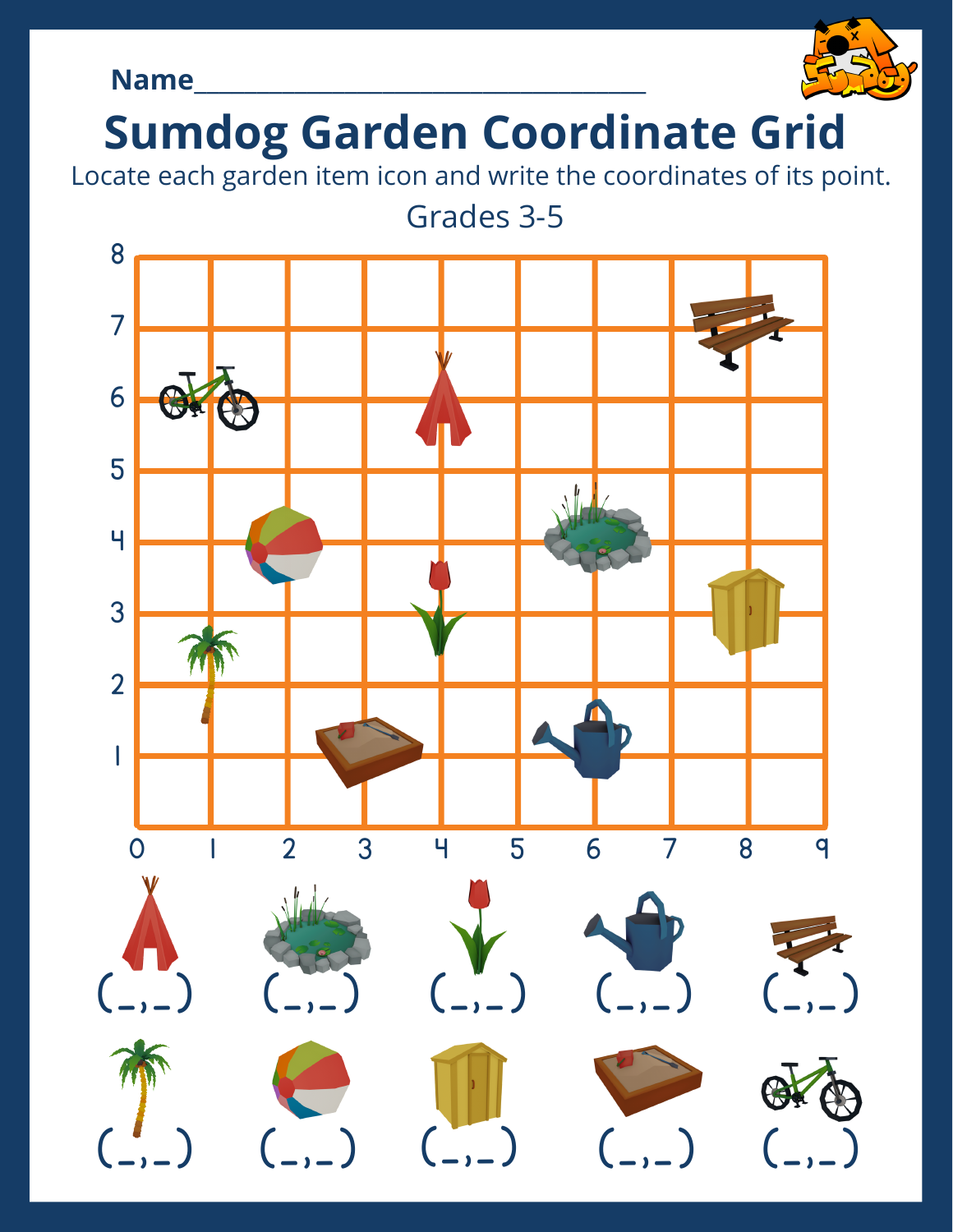

# **Outdoor Choice Board** Grades 3-5

Cross off the activities you complete!

### **Quadrilaterals Estimation**

How many different types of quadrilaterals can you spot outside? What about rectangular prisms or cubes? Make a list of what you find.

Estimate how far it is to walk to a nearby corner, street sign, friend's house, park, etc. Then walk and count how many steps. Was your estimate reasonable? Why or why not?

Set up some buckets or boxes outside at different distances away. Toss a ball or beanbag into them. Try a few different times and record your data in a bar graph or line plot.

### **Data Volume**

Find a rectangular object outside. Find the area and perimeter. If you have 2 objects, add together their areas and perimeters.

Use sidewalk chalk to write out your times tables or other fact families for practice.

# **Math Facts Fractions**

Pick one type of item outside - for example, flowers. Count all the ones you see or find. Create fractions representing the different types within that group. Example: roses to total flowers; tulips to total flowers.